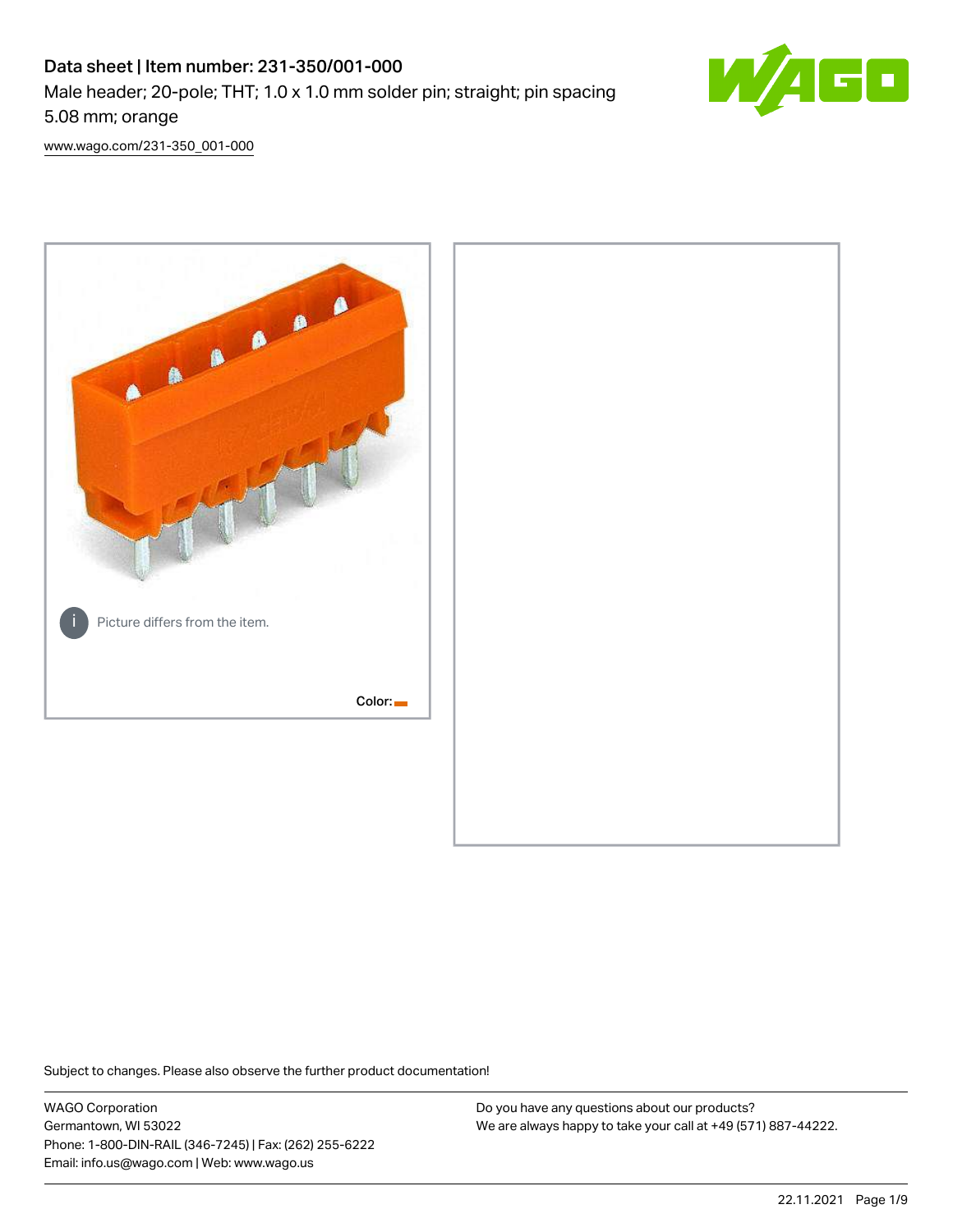

Dimensions in mm

 $L =$  (pole no.  $-1$ ) x pin spacing  $+8.2$  mm

### Item description

- **Horizontal or vertical PCB mounting via straight or angled solder pins**
- **Pin cross-section: 1 x 1 mm**
- $\blacksquare$ With coding fingers

### Data Notes

Safety information 1 The MCS – MULTI CONNECTION SYSTEM includes connectors

Subject to changes. Please also observe the further product documentation!  $\nu$ 

WAGO Corporation Germantown, WI 53022 Phone: 1-800-DIN-RAIL (346-7245) | Fax: (262) 255-6222 Email: info.us@wago.com | Web: www.wago.us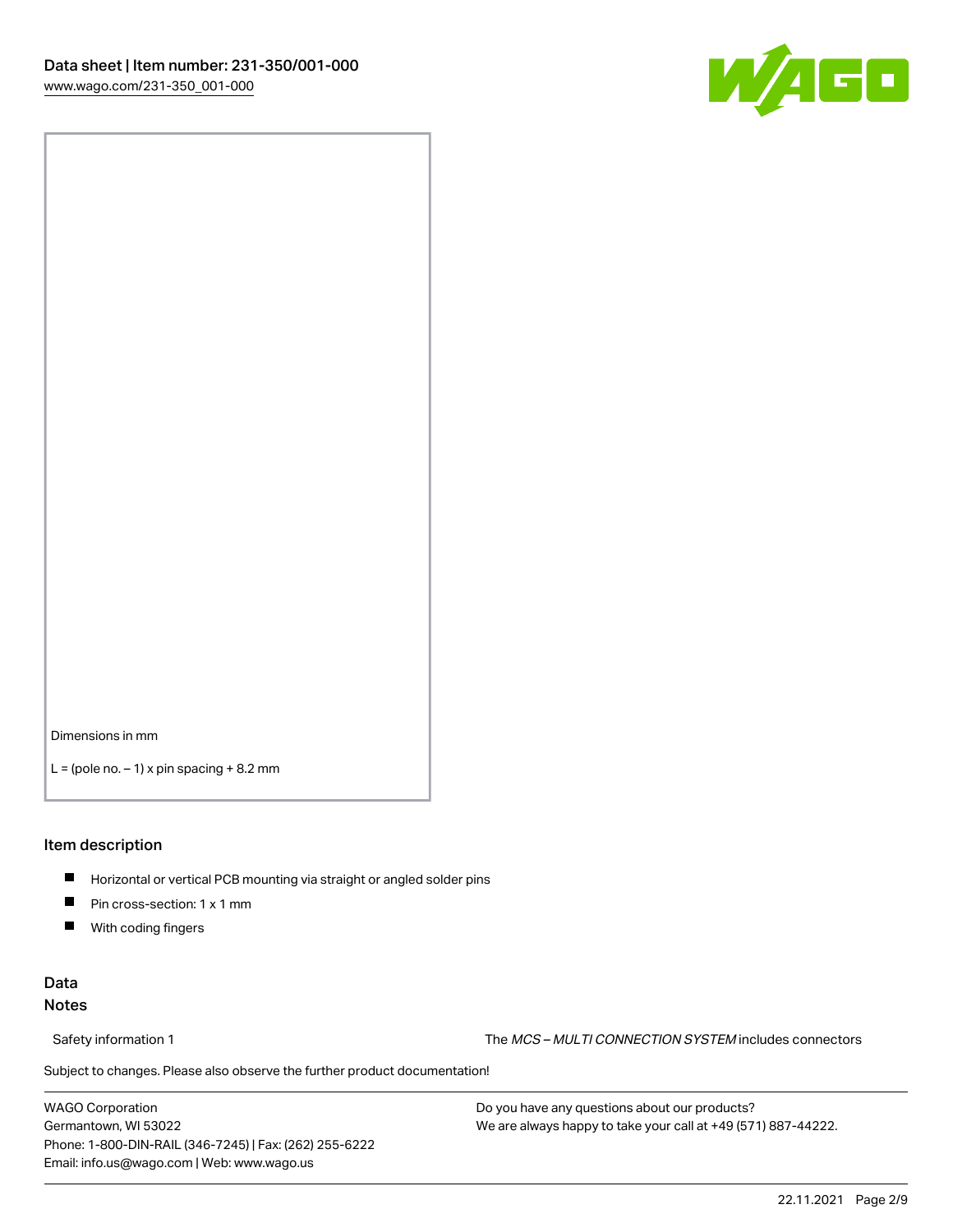

without breaking capacity in accordance with DIN EN 61984. When

|           | used as intended, these connectors must not be connected<br>/disconnected when live or under load. The circuit design should<br>ensure header pins, which can be touched, are not live when<br>unmated.                                                             |
|-----------|---------------------------------------------------------------------------------------------------------------------------------------------------------------------------------------------------------------------------------------------------------------------|
| Variants: | Other pole numbers<br>3.8 mm pin projection for male headers with straight solder pins<br>Gold-plated or partially gold-plated contact surfaces<br>Other versions (or variants) can be requested from WAGO Sales or<br>configured at https://configurator.wago.com/ |

# Electrical data

### IEC Approvals

| Ratings per                 | IEC/EN 60664-1                                                        |
|-----------------------------|-----------------------------------------------------------------------|
| Rated voltage (III / 3)     | 320 V                                                                 |
| Rated surge voltage (III/3) | 4 <sub>kV</sub>                                                       |
| Rated voltage (III/2)       | 320 V                                                                 |
| Rated surge voltage (III/2) | 4 <sub>k</sub> V                                                      |
| Nominal voltage (II/2)      | 630 V                                                                 |
| Rated surge voltage (II/2)  | 4 <sub>k</sub> V                                                      |
| Rated current               | 12A                                                                   |
| Legend (ratings)            | $(III / 2)$ $\triangle$ Overvoltage category III / Pollution degree 2 |

### UL Approvals

| Approvals per                  | UL 1059 |
|--------------------------------|---------|
| Rated voltage UL (Use Group B) | 300 V   |
| Rated current UL (Use Group B) | 10 A    |
| Rated voltage UL (Use Group D) | 300 V   |
| Rated current UL (Use Group D) | 10 A    |

# Ratings per UL

| Rated voltage UL 1977 | 600 V |
|-----------------------|-------|
| Rated current UL 1977 |       |

# CSA Approvals

| Approvals per                   | ~~    |
|---------------------------------|-------|
| Rated voltage CSA (Use Group B) | 3UU 1 |

Subject to changes. Please also observe the further product documentation!

| <b>WAGO Corporation</b>                                | Do you have any questions about our products?                 |
|--------------------------------------------------------|---------------------------------------------------------------|
| Germantown, WI 53022                                   | We are always happy to take your call at +49 (571) 887-44222. |
| Phone: 1-800-DIN-RAIL (346-7245)   Fax: (262) 255-6222 |                                                               |
| Email: info.us@wago.com   Web: www.wago.us             |                                                               |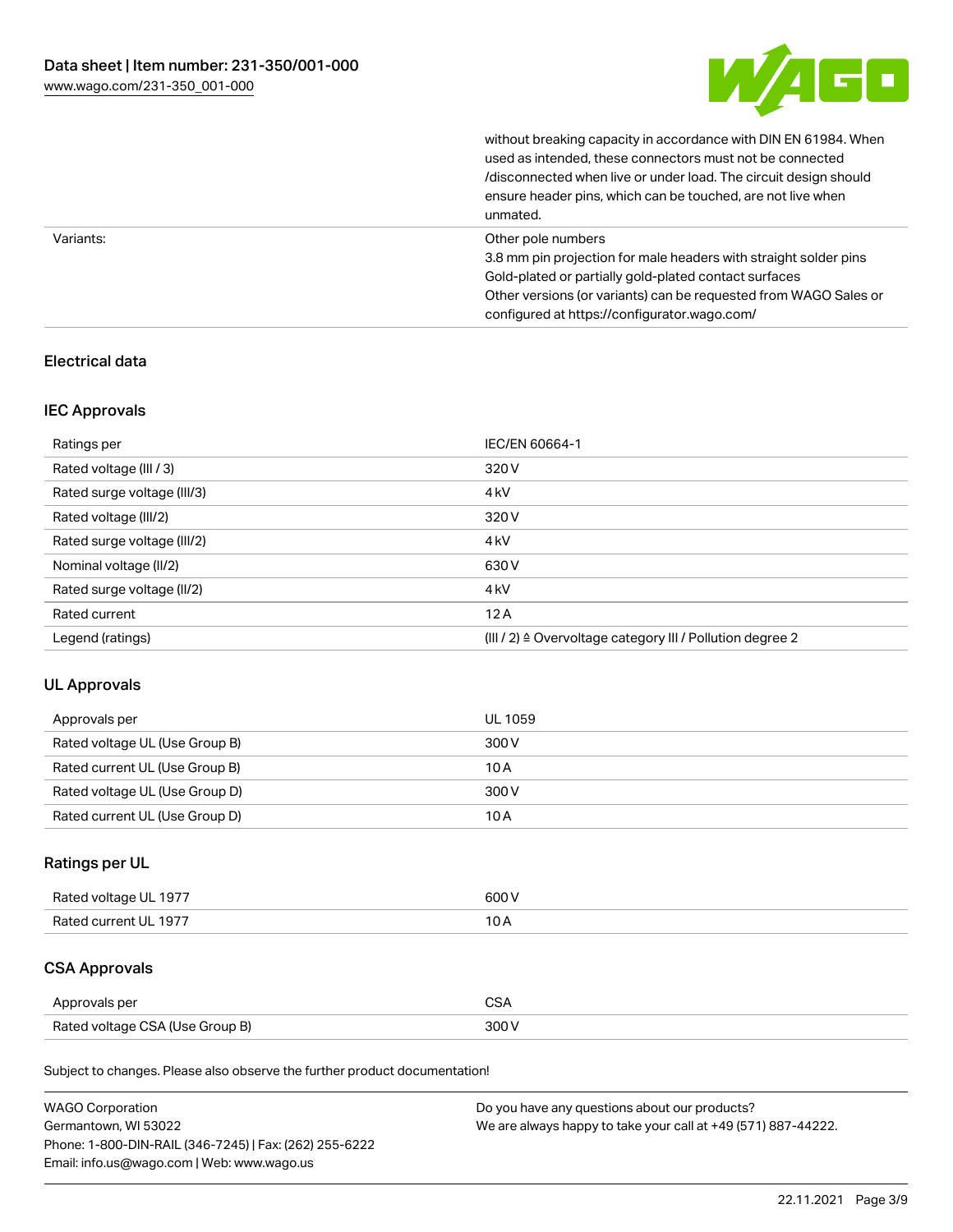[www.wago.com/231-350\\_001-000](http://www.wago.com/231-350_001-000)



| Rated current CSA (Use Group B) | 10 A  |
|---------------------------------|-------|
| Rated voltage CSA (Use Group D) | 300 V |
| Rated current CSA (Use Group D) | 10 A  |

### Connection data

| Total number of potentials | 20 |
|----------------------------|----|
| Number of connection types |    |
| Number of levels           |    |

# Connection 1

| Number of poles<br>.<br>. | $\mathbf{r}$<br>$ -$<br>$\sim$ |
|---------------------------|--------------------------------|
|                           |                                |

# Physical data

| Pin spacing                          | 5.08 mm / 0.2 inch     |
|--------------------------------------|------------------------|
| Width                                | 104.72 mm / 4.123 inch |
| Height                               | 17 mm / 0.669 inch     |
| Height from the surface              | 12 mm / 0.472 inch     |
| Depth                                | 8.4 mm / 0.331 inch    |
| Solder pin length                    | $5 \,\mathrm{mm}$      |
| Solder pin dimensions                | $1 \times 1$ mm        |
| Drilled hole diameter with tolerance | $1.4$ $(+0.1)$ mm      |

### Plug-in connection

| Contact type (pluggable connector) | Male connector/plug |
|------------------------------------|---------------------|
| Connector (connection type)        | for PCB             |
| Mismating protection               | No                  |
| Mating direction to the PCB        | 90°                 |
| Locking of plug-in connection      | Without             |

# PCB contact

| PCB Contact                         | тнт                                      |
|-------------------------------------|------------------------------------------|
| Solder pin arrangement              | over the entire male connector (in-line) |
| Number of solder pins per potential |                                          |

Subject to changes. Please also observe the further product documentation!

WAGO Corporation Germantown, WI 53022 Phone: 1-800-DIN-RAIL (346-7245) | Fax: (262) 255-6222 Email: info.us@wago.com | Web: www.wago.us Do you have any questions about our products? We are always happy to take your call at +49 (571) 887-44222.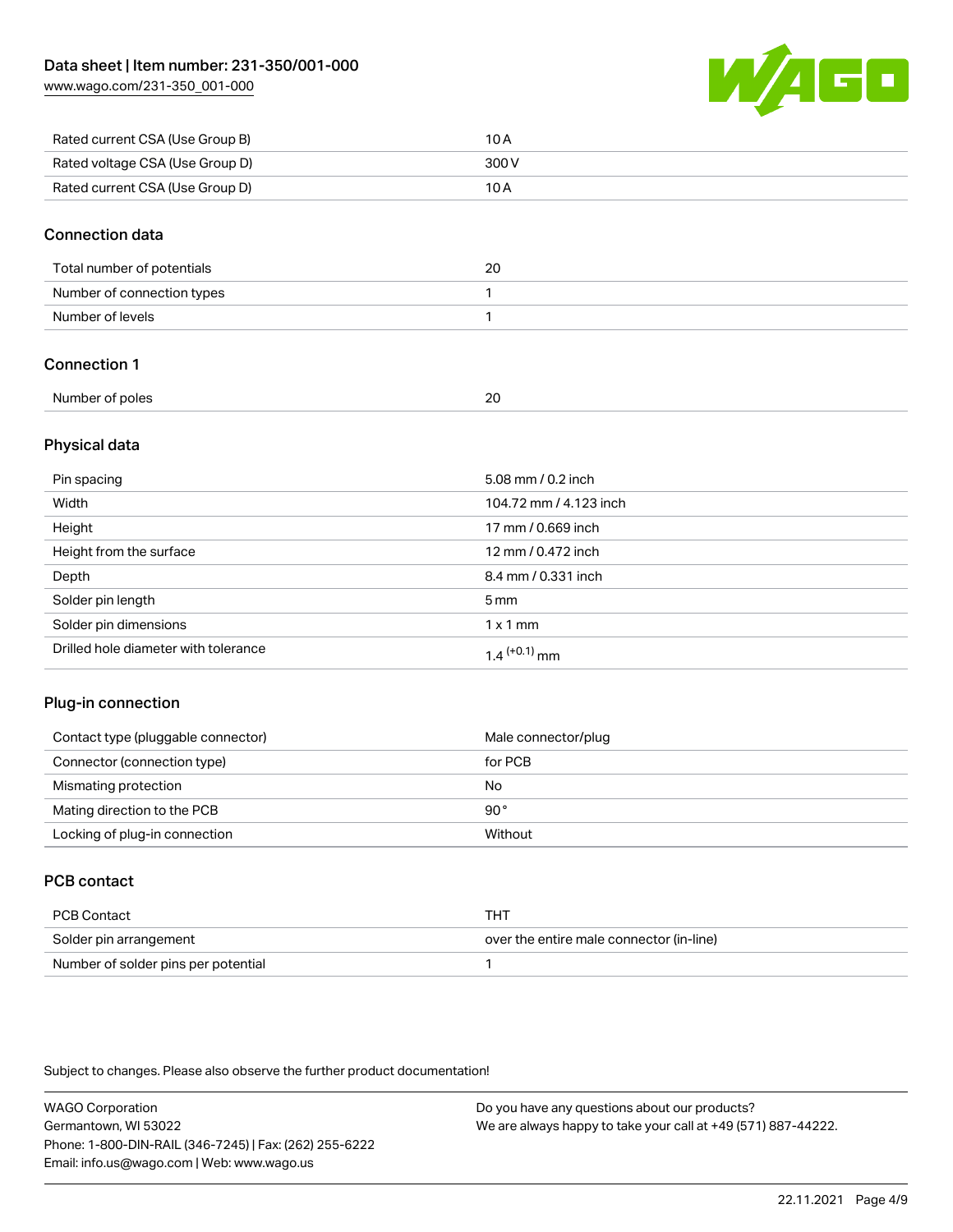

### Material data

| Color                       | orange                                 |
|-----------------------------|----------------------------------------|
| Material group              |                                        |
| Insulation material         | Polyamide (PA66)                       |
| Flammability class per UL94 | V0                                     |
| Contact material            | Electrolytic copper (E <sub>Cu</sub> ) |
| Contact plating             | tin-plated                             |
| Fire load                   | 0.113 MJ                               |
| Weight                      | 6.5 g                                  |
|                             |                                        |

### Environmental requirements

| Limit temperature range | . +100 °C<br>-60 |
|-------------------------|------------------|
|-------------------------|------------------|

# Commercial data

| Product Group         | 3 (Multi Conn. System) |
|-----------------------|------------------------|
| PU (SPU)              | 50 Stück               |
| Packaging type        | box                    |
| Country of origin     | PL                     |
| <b>GTIN</b>           | 4044918865890          |
| Customs tariff number | 8536694040             |

### Approvals / Certificates

### Country specific Approvals

| Logo | Approval                                            | <b>Additional Approval Text</b> | Certificate<br>name |
|------|-----------------------------------------------------|---------------------------------|---------------------|
|      | <b>CB</b><br><b>DEKRA Certification B.V.</b>        | IEC 61984                       | NL-39756            |
|      | <b>CSA</b><br><b>DEKRA Certification B.V.</b>       | C <sub>22.2</sub>               | 1466354             |
| EMA  | <b>KEMA/KEUR</b><br><b>DEKRA Certification B.V.</b> | EN 61984                        | 2190761.01          |

#### Ship Approvals

Subject to changes. Please also observe the further product documentation!

| <b>WAGO Corporation</b>                                | Do you have any questions about our products?                 |
|--------------------------------------------------------|---------------------------------------------------------------|
| Germantown, WI 53022                                   | We are always happy to take your call at +49 (571) 887-44222. |
| Phone: 1-800-DIN-RAIL (346-7245)   Fax: (262) 255-6222 |                                                               |
| Email: info.us@wago.com   Web: www.wago.us             |                                                               |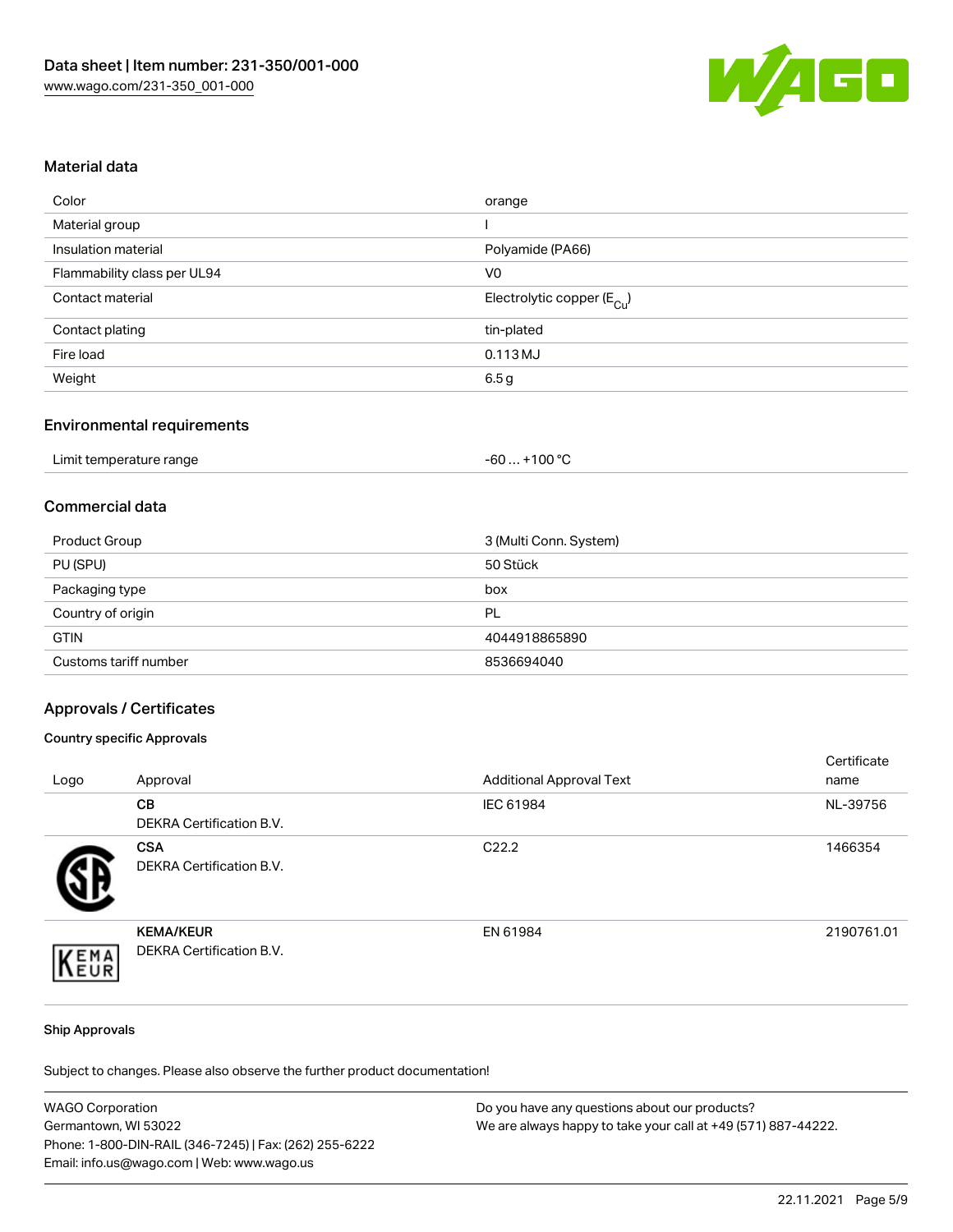[www.wago.com/231-350\\_001-000](http://www.wago.com/231-350_001-000)



| Logo            | Approval                                  | <b>Additional Approval Text</b> | Certificate<br>name             |
|-----------------|-------------------------------------------|---------------------------------|---------------------------------|
| <b>All Mary</b> | <b>ABS</b><br>American Bureau of Shipping | $\overline{\phantom{0}}$        | 19-<br>HG1869876-<br><b>PDA</b> |

### UL-Approvals

| Logo | Approval                                    | <b>Additional Approval Text</b> | Certificate<br>name |
|------|---------------------------------------------|---------------------------------|---------------------|
| Ы    | UL<br>UL International Germany GmbH         | <b>UL 1977</b>                  | E45171              |
|      | <b>UR</b><br>Underwriters Laboratories Inc. | <b>UL 1059</b>                  | E45172              |

# **Counterpart**

| Item no.231-320/026-000<br>1-conductor female connector; CAGE CLAMP <sup>®</sup> ; 2.5 mm <sup>2</sup> ; Pin spacing 5.08 mm; 20-pole; 2,50 mm <sup>2</sup> ;<br>orange                  | www.wago.com/231-320<br>$/026 - 000$  |
|------------------------------------------------------------------------------------------------------------------------------------------------------------------------------------------|---------------------------------------|
| Item no.2231-320/026-000<br>Female plug; 20-pole; push-button; 12 AWG max; pin spacing 5.08 mm; 1-conductor per pole; orange                                                             | www.wago.com/2231-320<br>$/026 - 000$ |
| Item no.2231-320/031-000<br>Female plug; 20-pole; push-button; mounting flange; 12 AWG max; pin spacing 5.08 mm; 1-conductor<br>per pole; orange                                         | www.wago.com/2231-320<br>$/031 - 000$ |
| Item no.2231-320/037-000<br>Female plug; 20-pole; push-button; locking lever; 12 AWG max; pin spacing 5.08 mm; 1-conductor per<br>pole; orange                                           | www.wago.com/2231-320<br>/037-000     |
| Item no.2231-320/102-000<br>Female plug; 20-pole; push-button; with integrated end plate; 12 AWG max; pin spacing 5.08 mm; 1-<br>conductor per pole; orange                              | www.wago.com/2231-320<br>/102-000     |
| Item no.231-320/031-000<br>1-conductor female connector; CAGE CLAMP <sup>®</sup> ; 2.5 mm <sup>2</sup> ; Pin spacing 5.08 mm; 20-pole; clamping<br>collar; 2,50 mm <sup>2</sup> ; orange | www.wago.com/231-320<br>$/031 - 000$  |
| Item no.231-320/027-000<br>1-conductor female connector; CAGE CLAMP <sup>®</sup> ; 2.5 mm <sup>2</sup> ; Pin spacing 5.08 mm; 20-pole; clamping<br>collar; 2,50 mm <sup>2</sup> ; orange | www.wago.com/231-320<br>$1027 - 000$  |

Subject to changes. Please also observe the further product documentation!

WAGO Corporation Germantown, WI 53022 Phone: 1-800-DIN-RAIL (346-7245) | Fax: (262) 255-6222 Email: info.us@wago.com | Web: www.wago.us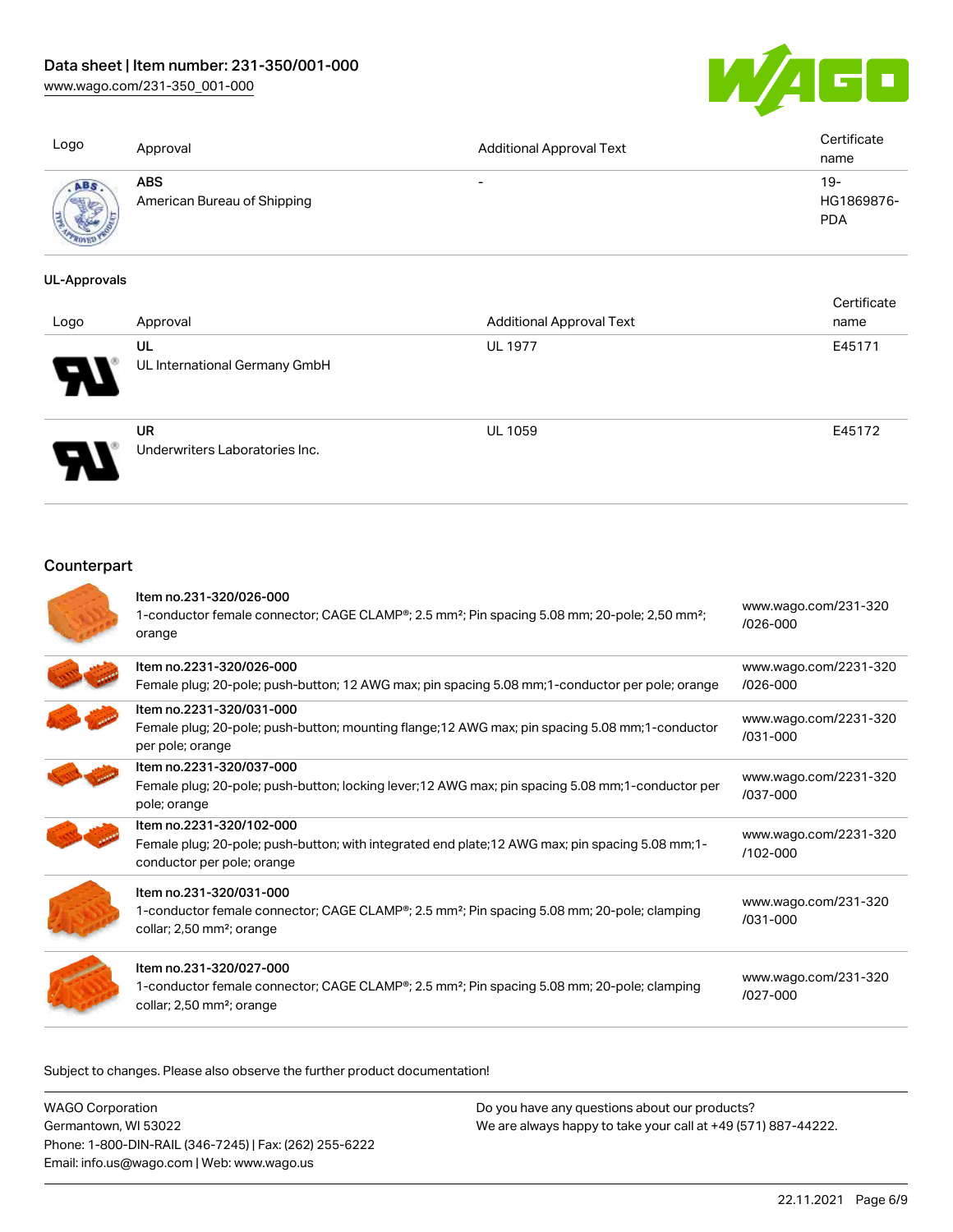

[www.wago.com/231-320](https://www.wago.com/231-320/037-000)



#### Item no.231-320/037-000

1-conductor female connector; CAGE CLAMP®; 2.5 mm²; Pin spacing 5.08 mm; 20-pole; Lateral locking [/037-000](https://www.wago.com/231-320/037-000) levers; 2,50 mm²; orange

| ٠      |
|--------|
| $\sim$ |
|        |
|        |

| Item no.231-320/102-000<br>1-conductor female connector; CAGE CLAMP®; 2.5 mm <sup>2</sup> ; Pin spacing 5.08 mm; 20-pole; with integrated<br>end plate; 2,50 mm <sup>2</sup> ; orange | www.wago.com/231-320<br>/102-000     |
|---------------------------------------------------------------------------------------------------------------------------------------------------------------------------------------|--------------------------------------|
| Item no.232-320/026-000<br>1-conductor female connector, angled; CAGE CLAMP®; 2.5 mm <sup>2</sup> ; Pin spacing 5.08 mm; 20-pole; 2,50<br>mm <sup>2</sup> ; orange                    | www.wago.com/232-320<br>$/026 - 000$ |
| ltem no.232-420/026-000<br>1-conductor female connector, angled; CAGE CLAMP <sup>®</sup> ; 2.5 mm <sup>2</sup> ; Pin spacing 5.08 mm; 20-pole; 2,50<br>mm <sup>2</sup> ; orange       | www.wago.com/232-420<br>$/026 - 000$ |

### Optional accessories

### Coding

| Intermediate plate |                                                                  |                      |  |
|--------------------|------------------------------------------------------------------|----------------------|--|
| a de               | Item no.: 231-500<br>Spacer; for formation of groups; light gray | www.wago.com/231-500 |  |
| Coding             |                                                                  |                      |  |
|                    | Item no.: 231-129<br>Coding key; snap-on type; light gray        | www.wago.com/231-129 |  |

# **Downloads** Documentation

# Additional Information

| Additional Information |            |        |          |
|------------------------|------------|--------|----------|
| Technical explanations | 2019 Apr 3 | pdf    | Download |
|                        |            | 2.0 MB |          |

# CAD files

### CAD data

| 2D/3D Models 231-350/001-000      | URL        | Download |
|-----------------------------------|------------|----------|
| CAE data                          |            |          |
| EPLAN Data Portal 231-350/001-000 | URL        | Download |
| ZUKEN Portal 231-350/001-000      | <b>URL</b> | Download |

Subject to changes. Please also observe the further product documentation!

WAGO Corporation Germantown, WI 53022 Phone: 1-800-DIN-RAIL (346-7245) | Fax: (262) 255-6222 Email: info.us@wago.com | Web: www.wago.us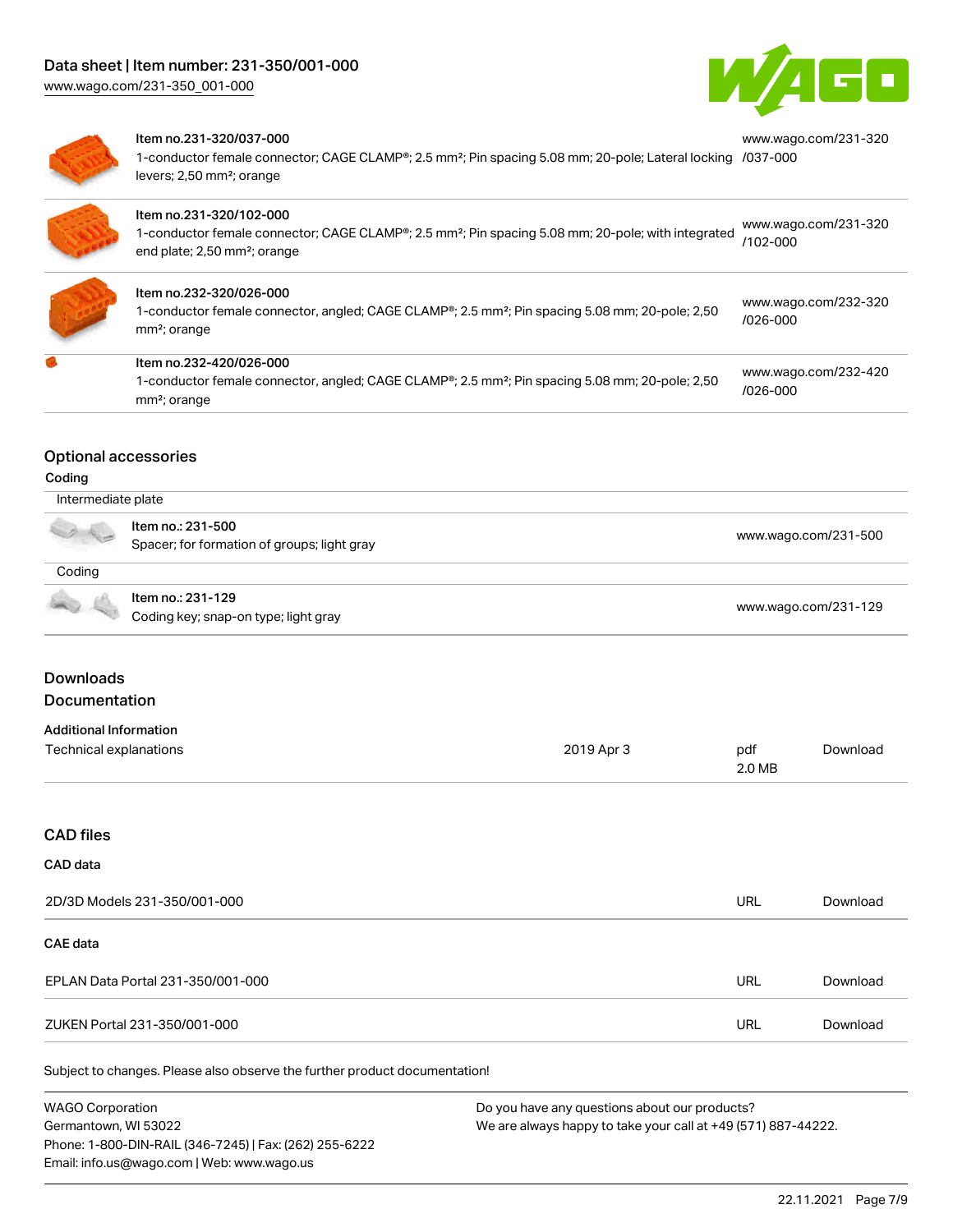EPLAN Data Portal 231-350/001-000 URL [Download](https://www.wago.com/global/d/EPLAN_URLS_231-350_001-000)

#### PCB Design

Symbol and Footprint 231-350/001-000

CAx data for your PCB design, consisting of "schematic symbols and PCB footprints", allow easy integration of the WAGO component into your development environment.

### Supported formats:

- $\blacksquare$ Accel EDA 14 & 15
- $\blacksquare$ Altium 6 to current version
- $\blacksquare$ Cadence Allegro
- $\blacksquare$ **DesignSpark**
- $\blacksquare$ Eagle Libraries
- $\blacksquare$ KiCad
- $\blacksquare$ Mentor Graphics BoardStation
- $\blacksquare$ Mentor Graphics Design Architect
- $\blacksquare$ Mentor Graphics Design Expedition 99 and 2000
- $\blacksquare$ OrCAD 9.X PCB and Capture
- $\blacksquare$ PADS PowerPCB 3, 3.5, 4.X, and 5.X
- П PADS PowerPCB and PowerLogic 3.0
- $\blacksquare$ PCAD 2000, 2001, 2002, 2004, and 2006
- $\blacksquare$ Pulsonix 8.5 or newer
- STL  $\blacksquare$
- $\blacksquare$ 3D STEP
- $\blacksquare$ TARGET 3001!
- $\blacksquare$ View Logic ViewDraw
- $\blacksquare$ Quadcept
- $\blacksquare$ Zuken CadStar 3 and 4
- $\blacksquare$ Zuken CR-5000 and CR-8000

PCB Component Libraries (EDA), PCB CAD Library Ultra Librarian

# Environmental Product Compliance

### Compliance Search

Environmental Product Compliance 231-350/001-000 THT male header; 1.0 x 1.0 mm solder pin; straight; Pin spacing 5.08 mm; 20-pole; orange URL [Download](https://www.wago.com/global/d/ComplianceLinkMediaContainer_231-350_001-000)

Subject to changes. Please also observe the further product documentation!

WAGO Corporation Germantown, WI 53022 Phone: 1-800-DIN-RAIL (346-7245) | Fax: (262) 255-6222 Email: info.us@wago.com | Web: www.wago.us

Do you have any questions about our products? We are always happy to take your call at +49 (571) 887-44222.



URL [Download](https://www.wago.com/global/d/UltraLibrarian_URLS_231-350_001-000)